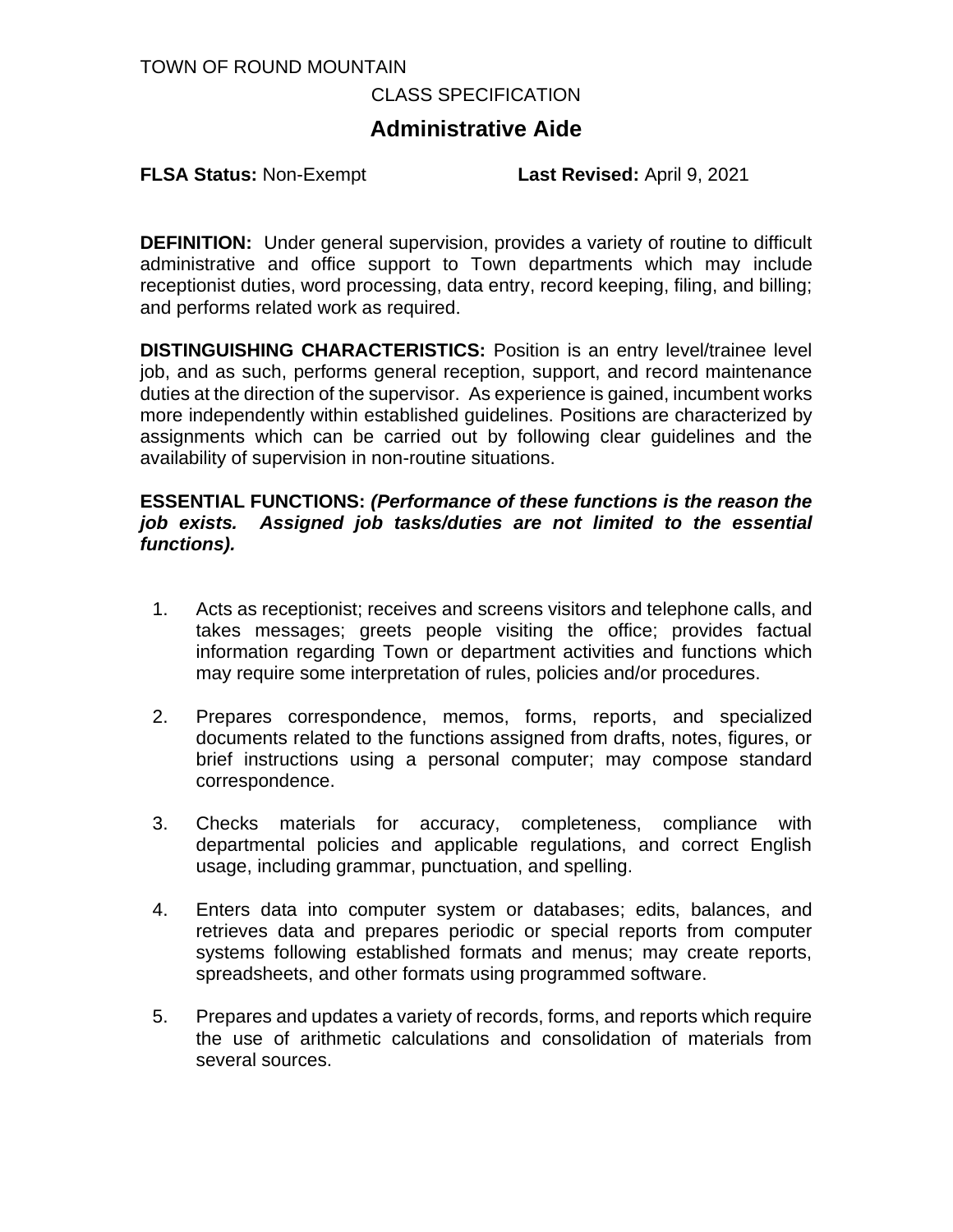- 6. Maintains records and processes forms, such as billings for utility services, work orders, purchase requisitions, and other items specific to the department and its operations.
- 7. Establishes and maintains office files; researches and compiles information from files; purges files as required.
- 8. With direction, prepares packets for Town Board Meetings, attends and takes minutes for meetings, and prepares a summary of items discussed and action taken.
- 9. Performs other tasks specific to department operations such as preparing devices to read water meters and printing worksheets for meters to be read.
- 10. Operates standard office equipment, including personal or on-line computers, fax machines, copy machines, and telephones.
- 11. Opens and distributes mail, processes outgoing mail, prepares requisitions and vouchers, and performs other general office support services.
- 12. Runs errands such as making bank deposits, picking up reports, forms, and documents from other departments, organizational entities, etc.

# **QUALIFICATIONS FOR EMPLOYMENT:**

### *Knowledge, Skills, and Abilities: (KSAs are attributes required to perform a job; generally demonstrated through qualifying experience, education, or training.)*

*Knowledge of:*

- Modern office practices and procedures, including filing and the operation of standard office equipment;
- Basic elements of English usage, grammar, spelling, and punctuation;
- Basic record keeping and bookkeeping principles and practices.
- Principles of providing customer service to the public and to internal customers;
- Telephone and general reception procedures; and
- Computer software programs to include but not limited to word processing, spreadsheet applications, record keeping.

*Skill to:* 

- Accurately type at a rate sufficient to perform assigned duties;
- Format basic correspondence and reports following instructions and procedural manuals; and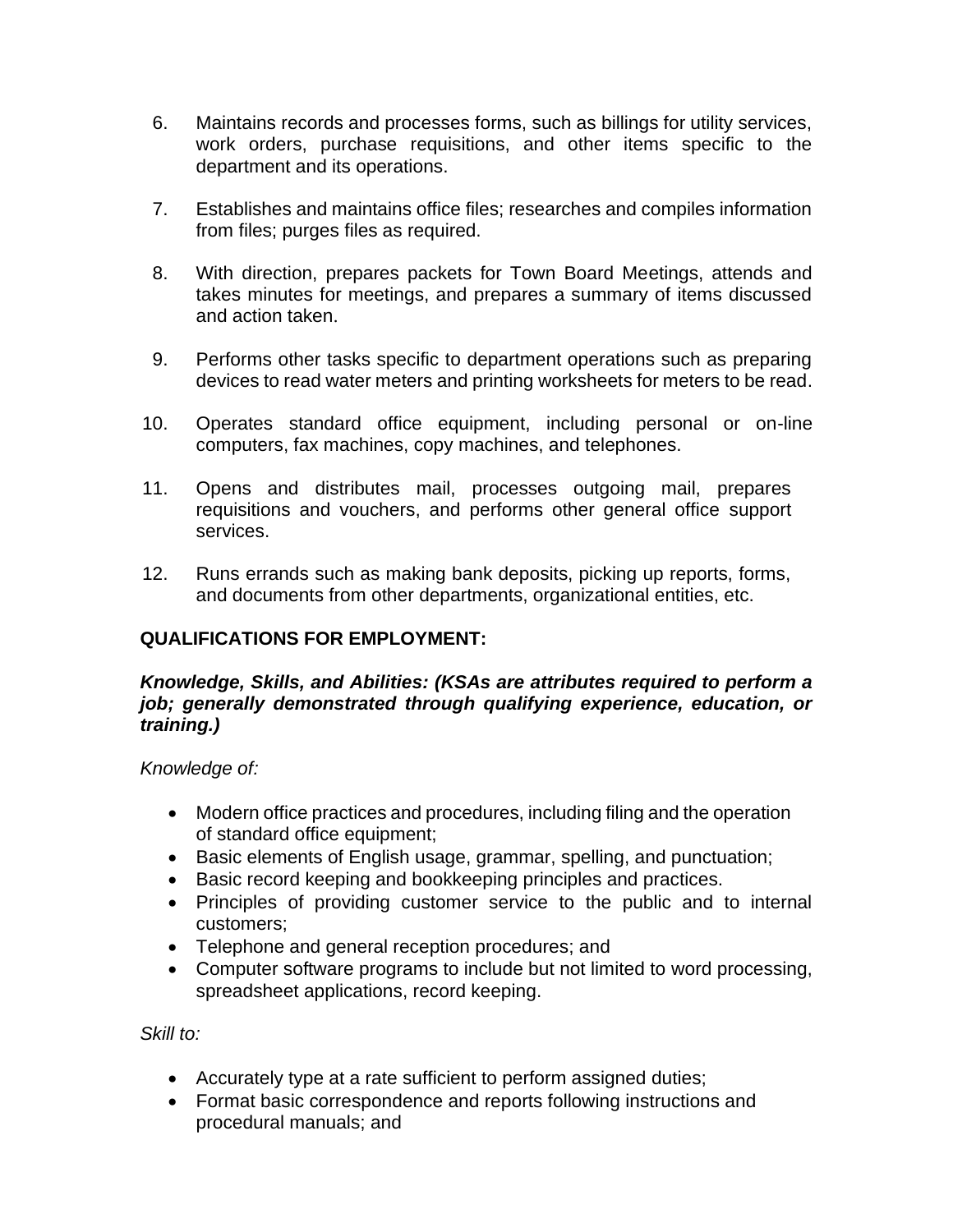• Maintain accurate files and records.

*Ability to:*

- Perform a broad range of clerical tasks following guidelines and instructions with accuracy and speed;
- Operate standard office equipment, including a personal computer, cash register, calculator, copy machine, fax machine, and related equipment;
- Perform basic arithmetic calculations using a calculator;
- Organize and maintain accurate files and records;
- Provide quality customer service including the ability to respond to the public and others in a courteous and respectful manner;
- Provide factual information in person and over the phone consistent with the organization's policies, procedures, and guidelines; and
- Take minutes at meetings and prepare clear, accurate summaries of issues and action taken.

# *Required Certifications and Licenses:*

Must possess and maintain a valid driver's license to cover operation of public work vehicles.

### *Experience and Training:*

Any combination of training, education, and experience that would provide the required knowledge, skills, and abilities. A typical way to gain the required knowledge, skills, and abilities is:

One year of general office, secretarial, or administrative support work which frequently entailed the use of a computer to prepare memos, letters, documents and spreadsheets, create documents including graphics, proofread documents and maintain effective filing systems.

## *Physical and Mental/Intellectual Requirements:*

The physical and mental/intellectual requirements described here are representative of those that must be met by an employee to successfully perform the essential functions of the job.

Strength, dexterity, and coordination to use keyboard and video display terminal for prolonged periods. Strength and stamina to bend, stoop, sit, and stand for long periods of time. Dexterity and coordination to handle files and single pieces of paper; occasional lifting of files, stacks of paper or reports, references, and other materials. Some reaching for items above and below desk level. Some reaching, bending, squatting, and stooping to access files and records is necessary. The